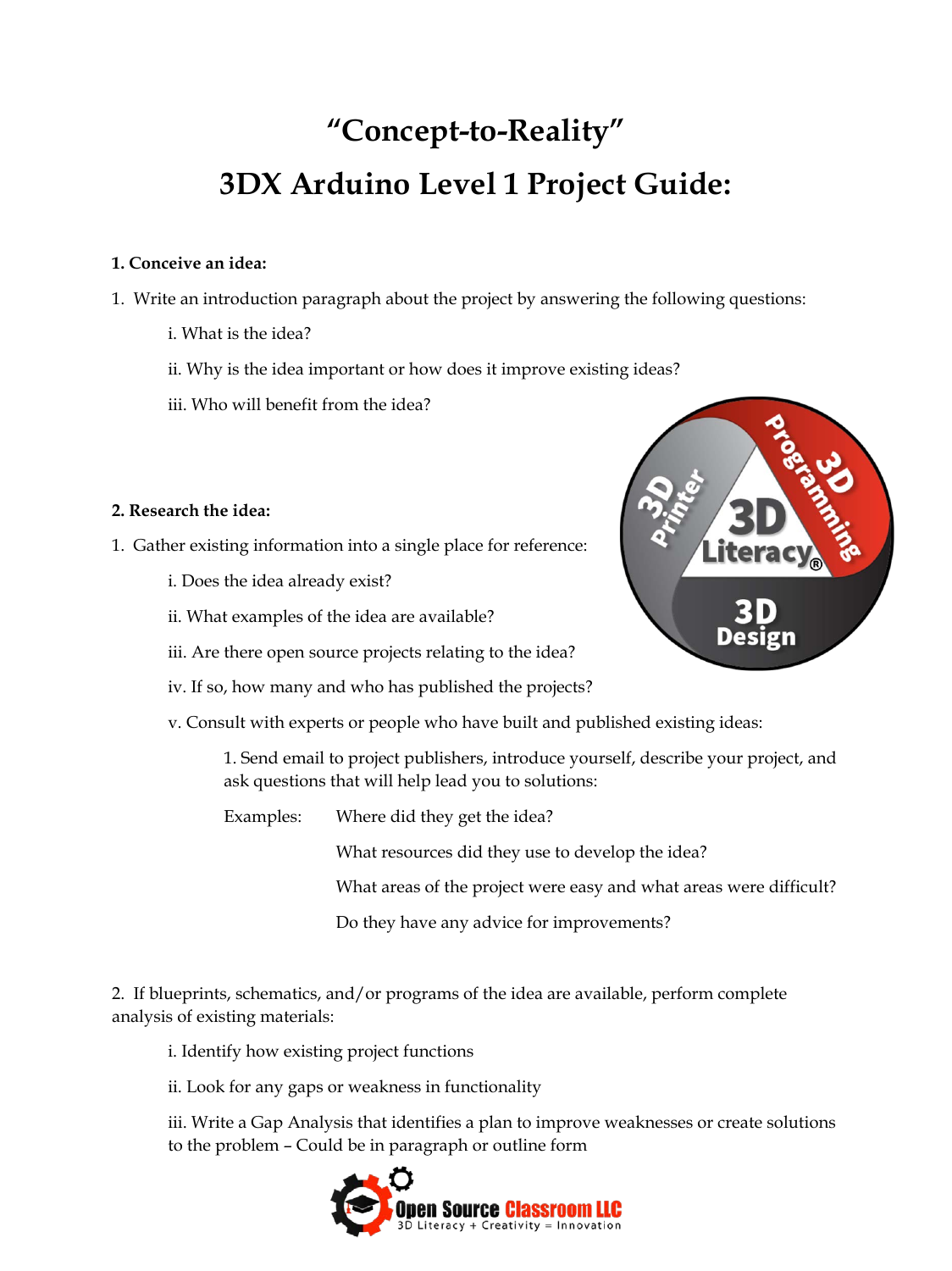#### **3. Develop the idea:**

- 1. Develop a 3D CAD model of the idea:
	- i. Reverse engineer existing projects take notes of features added or removed
	- ii. Design three variations of your project idea practice creative thinking
	- iii. Takes notes of changes made to the models and the reasoning behind the changes
- 2. 3D Programming development:
	- i. Use online Arduino program simulator
	- ii. If possible, start with existing program that has similar functionality
	- iii. Start with one part of the program and get it working before proceeding

iv. Important – make comments and notes in every line of program to reduce confusion and increase ability for feedback

- 3. Develop mechanical analysis:
	- i. Create a sketch note that describes movement, attachment, or project functions
- 4. Develop electrical schematic:
	- i. Utilize standard electrical symbols and draw necessary circuits
	- ii. Perform circuit calculations to identify necessary component values
- 5. Create project schedule and budget:
	- i. Estimate project timeline and identify milestones
	- ii. Make a parts list of necessary components (plastic, controller, motors, wire, connectors, components, etc.)
	- iii. Try to find used materials for the project before purchasing new ones
- 6. Perform a cost/benefit analysis:

i. Is the investment of time and money to fully develop this idea justified by the time and money savings this new idea offers?

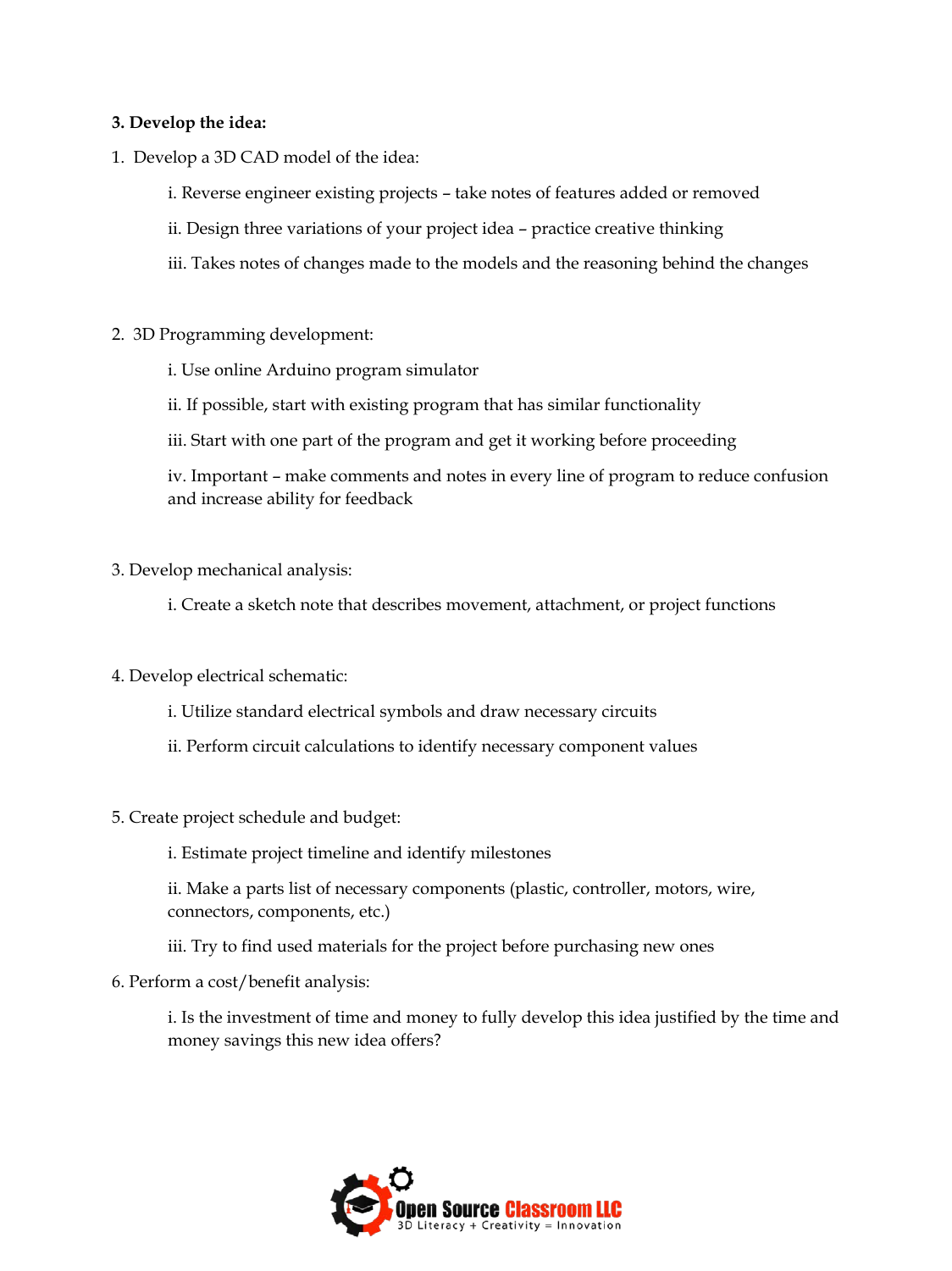## **4. Proof of Concept:**

- 1. Create skeleton models with 3D printer (minimum material usage)
	- i. Check fitting tolerances and assembly features
	- ii. Adjust 3D CAD model as necessary, reprint parts
- 2. Test mechanical and electrical properties
	- i. Test mechanical functionality and force load limits
	- ii. Prototype circuits with breadboards
- 3. Anticipate changes in design or functionality
	- ii. Adjust 3D CAD model and/or Arduino program and circuit as necessary
- d. Apply "Circular Design Process" for improvements:



Literacy + Creativity = Innovation